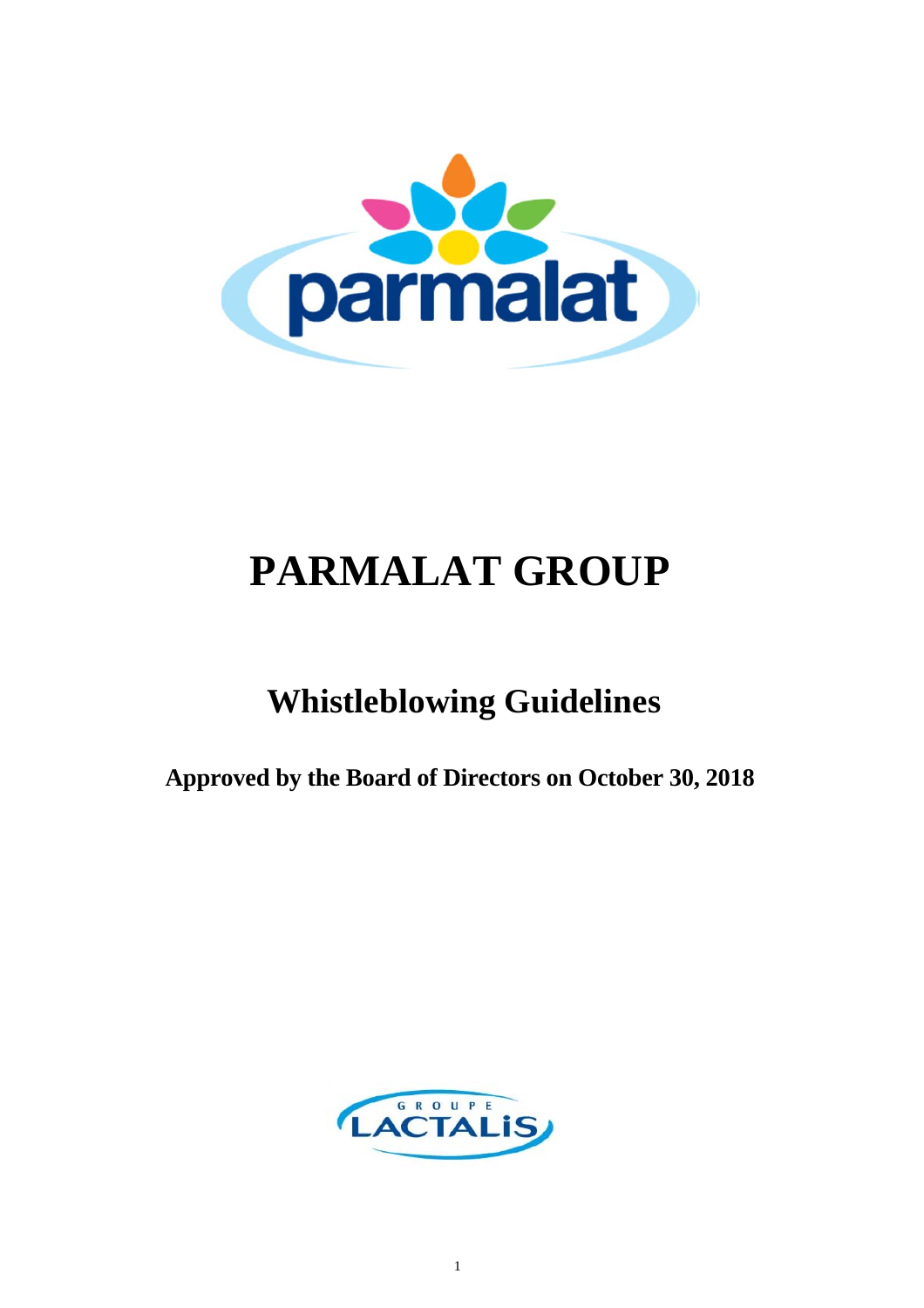### **Contents**

| 11. Responsibilities of Whistleblowers and Protection of Reported Violators |  |
|-----------------------------------------------------------------------------|--|
|                                                                             |  |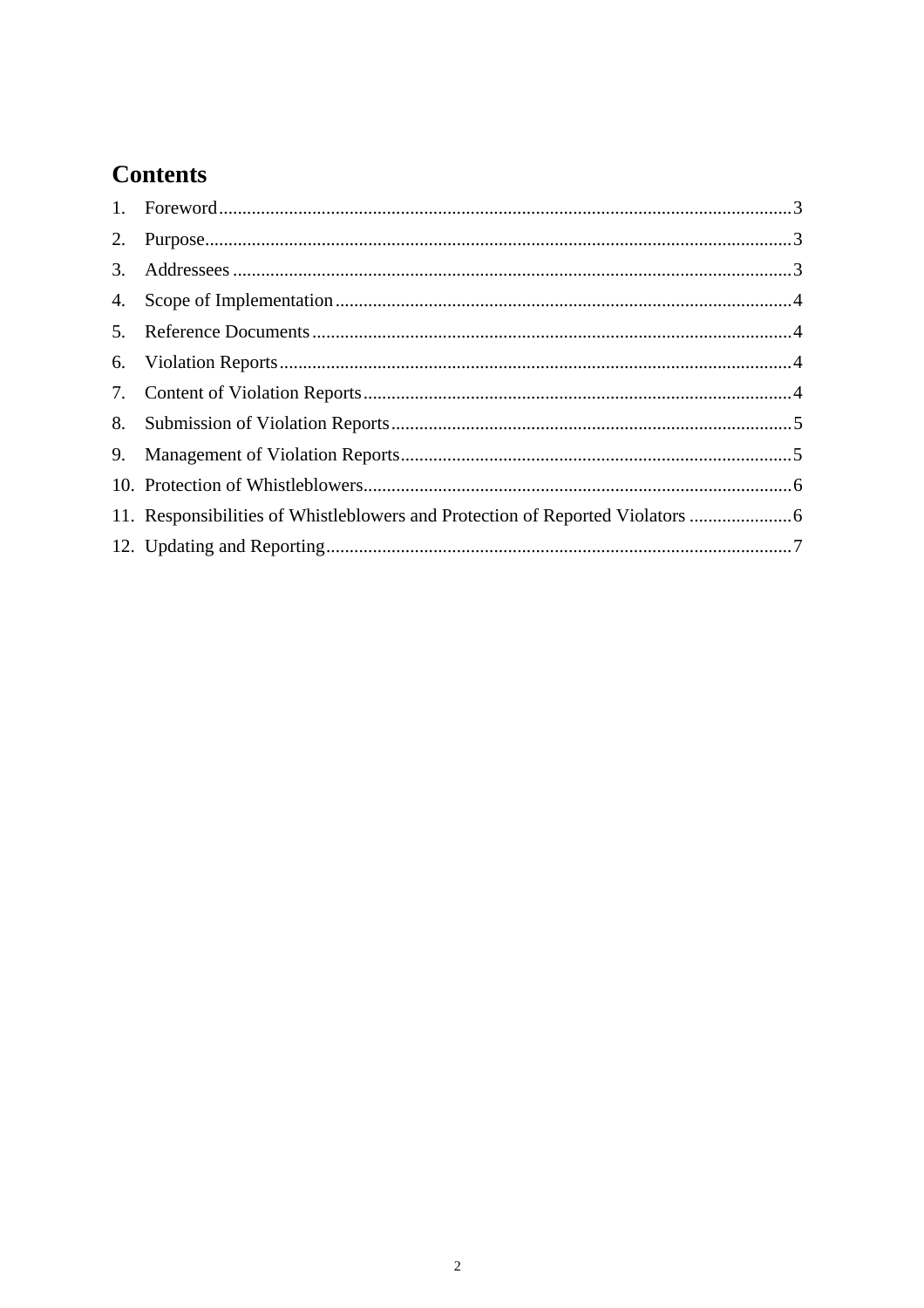#### **1. Foreword**

Law No. 179 setting forth "Provisions for the protection of individuals reporting crimes or irregularities of which they became aware in the course of a public or private work relationship" (published in the *Official Gazette,* General Series No. 291 of December 14, 2017), went into effect on December 29, 2017.

The law is aimed at providing an incentive for employees to help uncover corruptive practices within public and private entities. The introduction of an *ad hoc* law to govern whistleblowing situations follows the recommendation, addressed to Italy by some international entities engaged in the fight against corruption, to strengthen activities to prevent and fight corruption, including through the implementation of systems that enable employees to safely report any violations of which they may become aware.<sup>1</sup>

The whistleblowing system is the tool through which protection is provided to those who report in good faith instances of non-compliance. The purpose of this tool is not only to prevent the occurrence of irregularities within an organization, but also to involve all stakeholders and the public in general in an activity to oppose unlawful conduct through an active and responsible participation.

#### **2. Purpose**

The purpose of these guidelines, aimed at protecting the entity's integrity, is to define the modalities for reporting active or passive unlawful conduct that constitutes or could constitute a violation or an inducement to violate laws, regulations, values and principles embodied in the Code of Conduct of the Parmalat Group and in the Organization, Management and Control Model of Parmalat S.p.A. (hereinafter "Parmalat") and its Italian and foreign subsidiaries (if and when applicable) (hereinafter collectively the "Group" or the "Parmalat Group"), internal control principles, company policies and regulations or conduct that, within the framework of transactions executed by one or more Group companies, could cause damages of any type (e.g., economic damage, environmental damage, damage to the safety of employees or external parties and also mere image damage) to said companies, as well as to customers, shareholders, partners, third parties and, more generally, the community (hereinafter the "Violation Report").

#### **3. Addressees**

l

The persons to whom these guidelines are applicable (hereinafter the "Addressees") are all those who, within the Group, perform representative, administrative or managerial functions, all employees without exceptions, the members of the Board of Statutory Auditors, associates and any other party who directly or indirectly, permanently or temporarily engages in transactions with the Group, or operates in pursuit of the Group's objectives (e.g., customers, suppliers, partners, consultants, institutions and public entities).

 $1$  Confindustria, Whistleblowing Regulations – Explanatory Remarks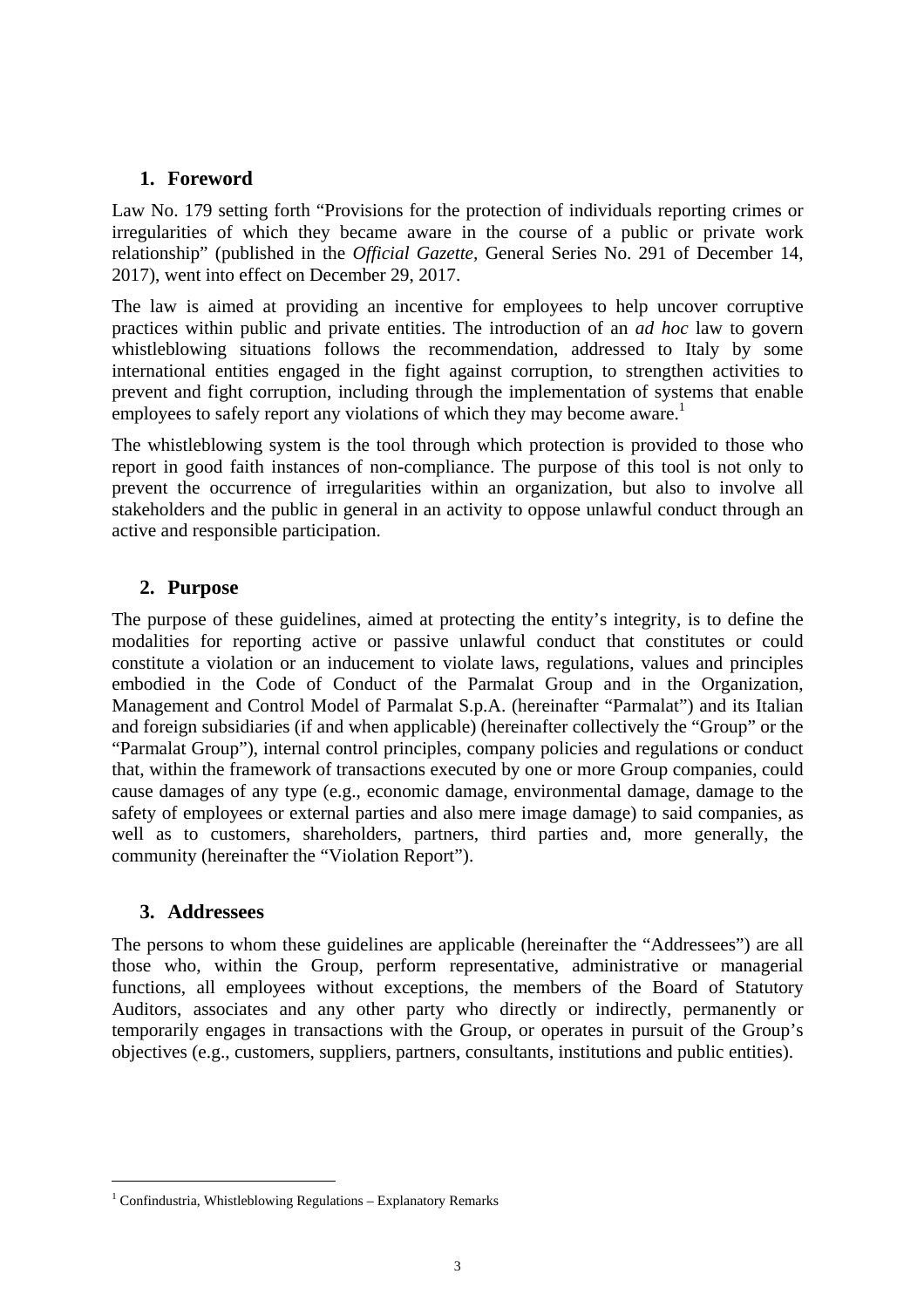#### **4. Scope of Implementation**

These guidelines apply to the entire Group. The party responsible for managing these guidelines and the Violation Reports is the Chairman of Parmalat's Oversight Board (hereinafter the "Chairman of the Oversight Board").

This document was approved by a resolution of Parmalat's Board of Directors and, in order to ensure maximum distribution, it is being sent to the members of the Boards of Directors of Group companies and the Chairman of the Oversight Board and is being published on the Company's intranet and internet website.

The Board of Directors of each Group company is required and obligated to ensure that the principles listed below are adopted consistent with the organizational structure and the type of activity carried out and in accordance with existing procedures and the provisions of applicable laws.

#### **5. Reference Documents**

- Borsa Italiana's Corporate Governance Code;
- Organization, Management and Control Model pursuant to Legislative Decree No. 231/01;
- Code of Conduct of the Parmalat Group;
- Law No. 179 of November 30, 2017 "Provisions for the protection of persons reporting crimes or irregularities of which they became aware in the course of a public or private work relationship;"
- Privacy regulations currently in effect (Legislative Decree No. 101/2048 and EU Regulation No. 2016/679).

#### **6. Violation Reports**

Any persons who becomes aware of unlawful behaviors or violations perpetrated in the performance of work activities (hereinafter the "Whistleblower" or "Whistleblowers") shall report them, in good faith, in a detailed fashion.

Violation Reports shall contain detailed information about unlawful behaviors based on precise and consistent elements of fact.

Examples of elements relevant for Violation Report purposes include:

- facts that can constitute crimes, unlawful conduct or irregularities;
- behaviors harmful to the Group's integrity and interest, as well as actions capable of harming the assets or image of Parmalat Group companies (conflicts of interest, improper use of corporate assets, unlawful and/or fraudulent activities harmful to customers and corporate assets in general);
- actions capable of harming the health and safety of employees and the environment;
- actions carried out in violation of codes of conduct or other internal rules and procedures of the organization punishable on a disciplinary basis.

#### **7. Content of Violation Reports**

Even though Violation Reports can also be submitted anonymously, it is preferable that they contain the following elements: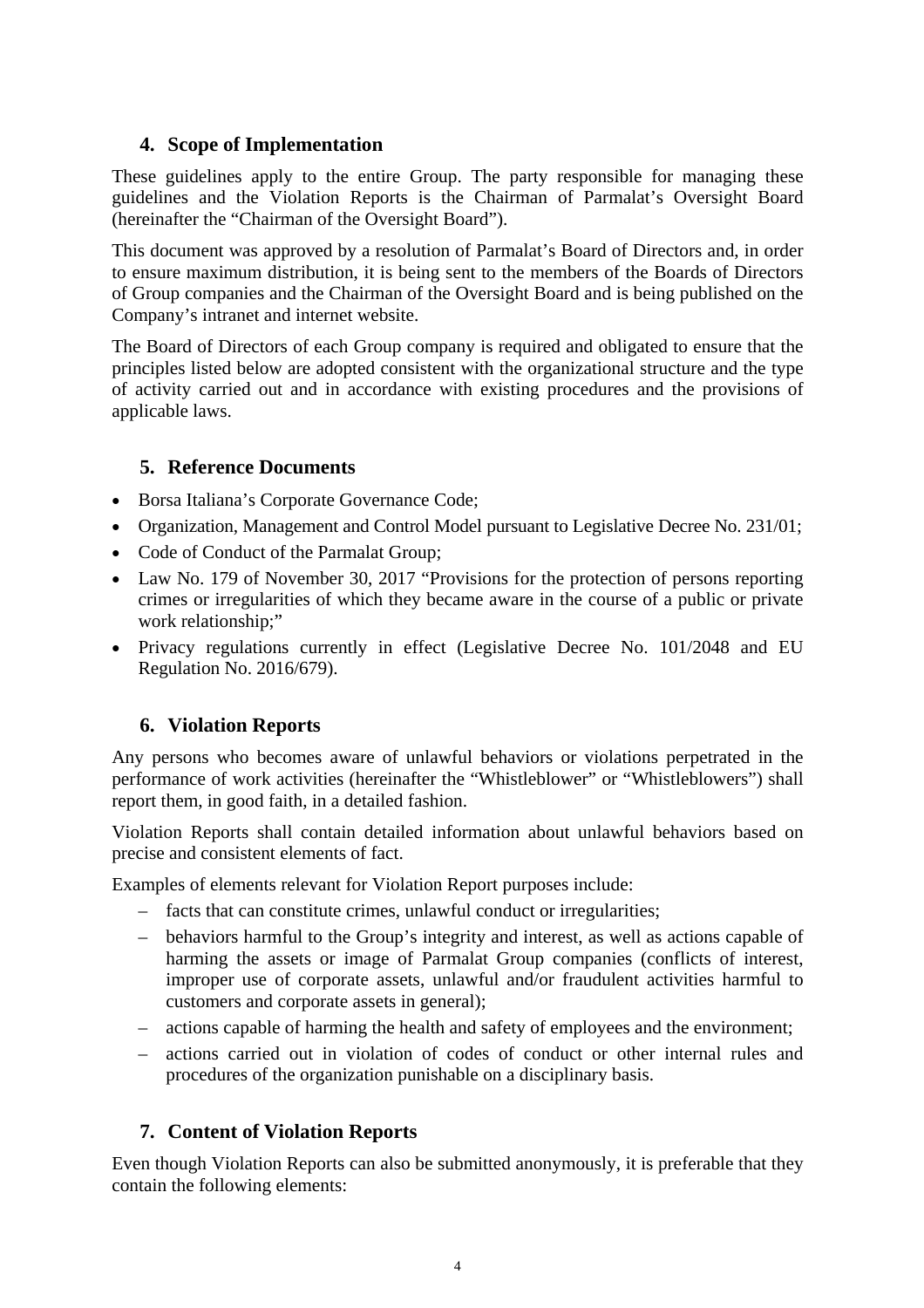- the name and the function performed by the party who is submitting the Violation Report;
- a clear and complete description of the facts subject of the Violation Report;
- if known, information about the time and place where the reported facts occurred;
- if known, the name or other elements that could be used to identify the party who is responsible for the reported facts (e.g., the job qualification or the sector in which he/she works);
- an indication of any other parties who could provide information about the facts subject of the Violation Report:
- any documents that could confirm the credibility of the reported facts;
- any other information that could provide a useful confirmation about the existence of the reported facts.

#### **8. Submission of Violation Reports**

The Violation Report shall be submitted in English or the local language, in accordance with the following modalities:

- by paper letter, to the regular-mail address: Parmalat S.p.A. Via Guglielmo Silva n. 9 – Milan, to the attention of the Chairman of the Oversight Board;
- by e-mail, to the e-mail address already available to report violations of Parmalat's Organization, Management and Control Model and the Group's Code of Conduct: organismo.vigilanza@parmalat.net, access to which is reserved to the members of Parmalat's Oversight Board and the Group Internal Auditing Function;
- by accessing, without any authentication requirements and with no information being recorded at the company level, the whistleblowing page of the corporate website (www.parmalat.com) to contact the Chairman of the Oversight Board directly and without any company intermediaries. This particular modality fully guarantees the confidentiality of the name of the Whistleblower and the content of the Violation Report.

#### **9. Management of Violation Reports**

The Chairman of the Oversight Board shall have the option, depending on the circumstances, of involving the Oversight Board itself and/or the Group Internal Auditing Function for the purpose of managing the Violation Report.

Actions implemented to verify the credibility of the circumstances represented in the Violation Report must be carried out consistent with the principles of impartiality and confidentiality, performing all activities deemed appropriate and involving the relevant company functions. Upon completion of the verification phase, if a Violation Report is found substantiated, the Chairman of the Oversight Board or the Oversight Board itself, if involved, shall share the Violation Report with the company functions affected in each case and recommend a special remediation plan.

If the validity of the Violation Report is verified, the Board of Directors or the Human Resource Department of the affected company, while complying with the provisions of the laws and applicable collective bargaining agreements, shall adopt all necessary measures and all protective actions.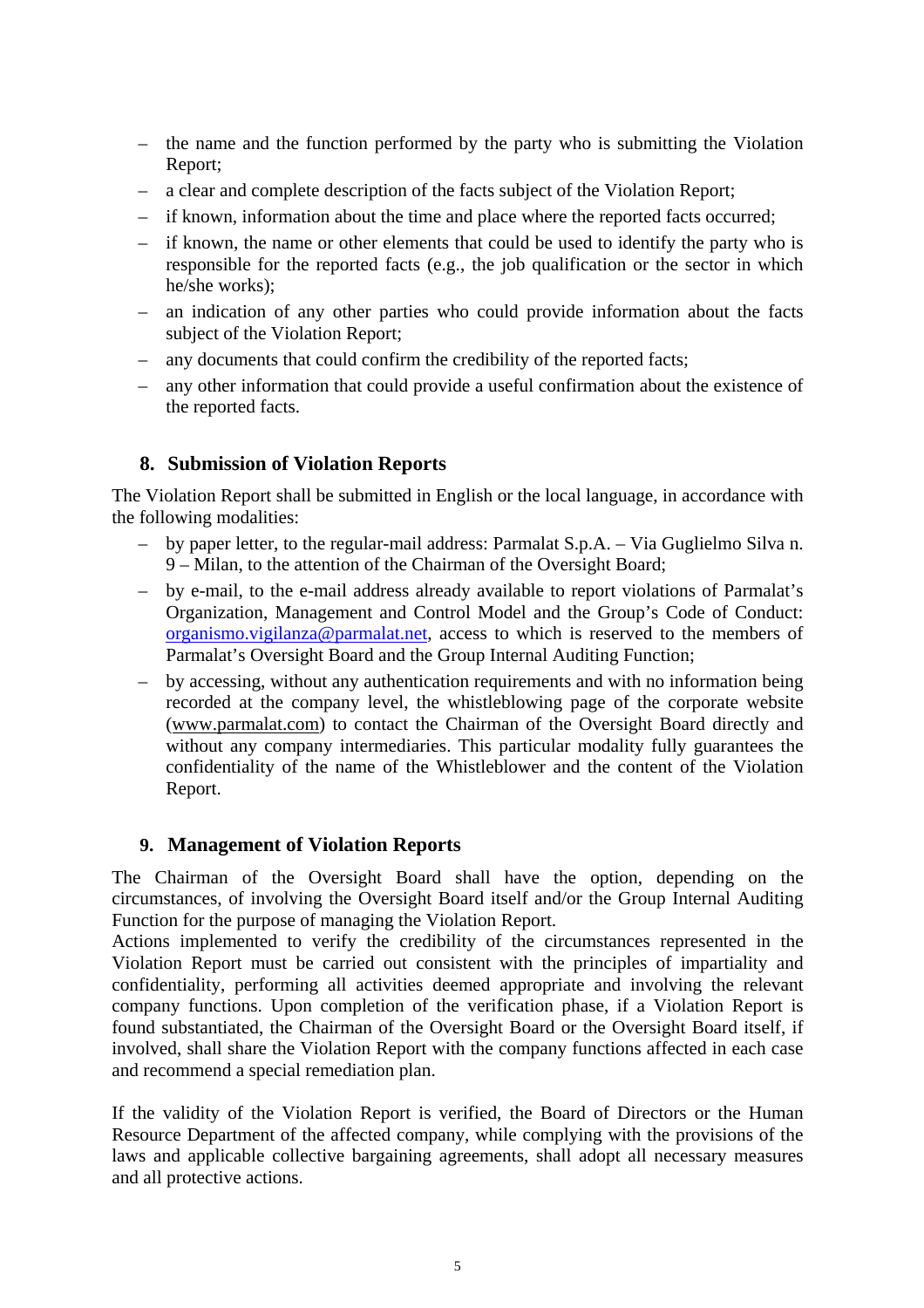If the validity of a Violation Report that involves the members of the Board of Directors is verified, the Chairman of the Oversight Board shall inform the Board of Statutory Auditors, if one has been established, and the entire Board of Directors, which shall adopt all necessary measures and all protective actions.

If the validity of a Violation Report that involves the members of the Board of Statutory Auditors is verified, the Chairman of the Oversight Board shall inform the Board of Directors, which, in turn, shall involve the Shareholders' Meeting for the adoption of the measures within its purview.

Upon the conclusion of the investigative phase, the Chairman of the Oversight Board or the Oversight Board itself, if involved, shall inform the Whistleblower, if identified.

Any personal data present in the Violation Reports shall be processed in compliance with current privacy laws (Legislative Decree No. 101/2018 and EU Regulation No. 2016/679) and retained for the length of time strictly necessary to manage the Violation Report.

Addressees who, for any reason, should receive information about an alleged irregularity:

- shall guarantee the confidentiality of the information they received;
- shall urge the Whistleblower to comply with the reporting modalities described above;
- when receiving a written Violation Report, shall immediately forward it to the Chairman of the Oversight Board using one of the channels mentioned above, with the obligation to refrain from implementing autonomously any analysis and/or investigative initiative.

#### **10.Protection of Whistleblowers**

The company involved in the Violation Report on each occasion shall guarantee the Whistleblower's protection and confidentiality, even when his/her name is disclosed, and shall protect him/her from any form of retaliation or discrimination carried out because of the Violation Report. The company shall also reserve the right to adopt appropriate measures against anyone who carried out or threatens to carry out retaliatory actions against the filers of Violation Reports within the framework of these guidelines.

More specifically, the Whistleblower's identity shall not be disclosed without his/her express consent and all parties involved in managing the Violation Report shall be required to protect the confidentiality of the identity information, except in those cases where the disclosure of specific data is required pursuant to the applicable laws.

Violations of the confidentiality obligation entail a disciplinary liability at the company level, without prejudice to any other type of liability applicable pursuant to law.

#### **11.Responsibilities of Whistleblowers and Protection of Reported Violators**

Whistleblowers are responsible for filing Violation Reports in good faith and consistent with the spirit stated in these guidelines: Violation Reports that are patently false or totally unfounded and/or filed for the purpose of harming the reported violator or any parties otherwise targeted in the Violation Report shall be dismissed.